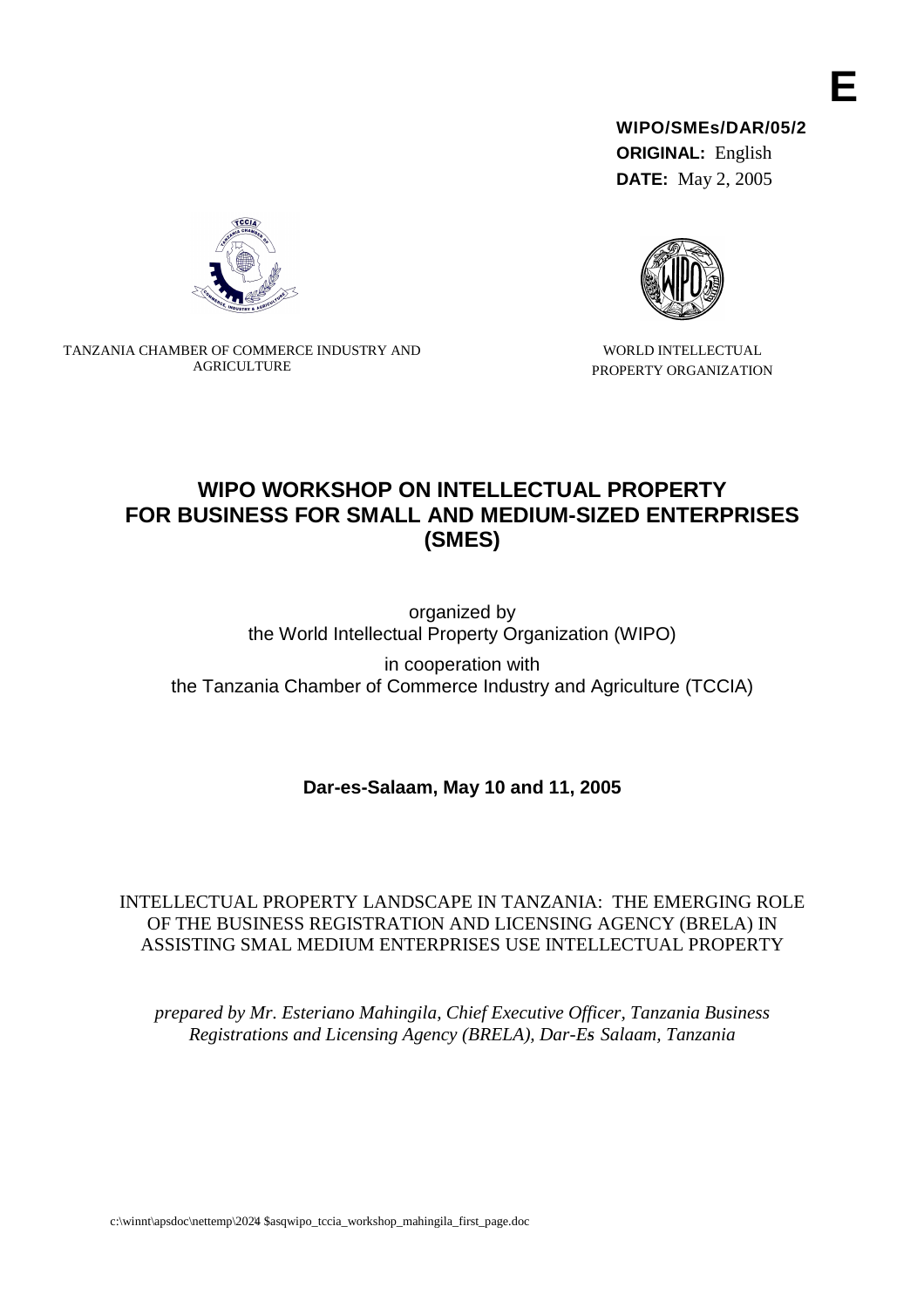## A. Introduction

1. This presentation is set to examine two issues firstly, the intellectual property landscape in Tanzania generally and secondly, to examine the emerging role of the Business Registrations and Licensing Agency (BRELA) in assisting Small and Medium Enterprises (SMEs) to use intellectual property.

2. In dealing with the first task, it will be necessary to know what intellectual property is all about, in the first place. A brief historical development of intellectual property in Tanzania is also considered necessary, after the definition, in order to appreciate the role which intellectual property has been playing in the different social and economic settings in Tanzania. In considering the current position, the legal framework underlying intellectual property in Tanzania and the Regional and International Tanzania position in intellectual property, will be highlighted, focusing mainly on the implication of the prevailing legal framework vis a vis the role of intellectual and its contribution to the economic, social and cultural development generally.

3. The second task will mainly focus on examining the emerging role of BRELA in assisting Enterprises generally, and SME in particular to use intellectual property to enhance their competitiveness for better economic performance.

4. To that end it will be necessary to have a brief account of the BRELA and its mandate as an Industrial property office in Tanzania, the scope of industrial property in the overall organization structure of BRELA, its adequacy and inadequacy in executing its mandates in that respect, opportunities and challenges, visionary perception of an ideal industrial property office.

5. A clear nexus between the BRELA as an industrial property office, and enterprises, will be charted out, thereby showing the role that BRELA has to assist SMEs to use intellectual property as one of the formidable tools to enhance their competitiveness in global, as well as local markets.

## I. INTELLECTUAL PROPERTY LANDSCAPE IN TANZANIA

## B. Intellectual Property

6. What is intellectual property and what is it all about? It has in a number of times been assumed by many that intellectual property is purely an abstract concept devoid of any concrete societal realization. On the contrary, intellectual property like any other form of property, although intangible, is capable of being owned, transferred and or modified.

7. Broadly and probably loosely defined, intellectual property could be regarded as intangible creativity and inventivity embodied in tangible and intangible objects. Tangible and intangible objects, could either be in the form of inventions or innovations in technology, or literary, artistic works, music etc. At that level, intellectual property acquire the proprietary interests of their inventors or creators and hence, the need for their protection.

8. Intellectual Property is a set, previously of two subsets, now with new emerging forms of intellectual property in Traditional Knowledge, Genetic Resources and Folklore, a new and a third subsets could emerge. Discussion at the Intergovernmental Committee under the WIPO, as to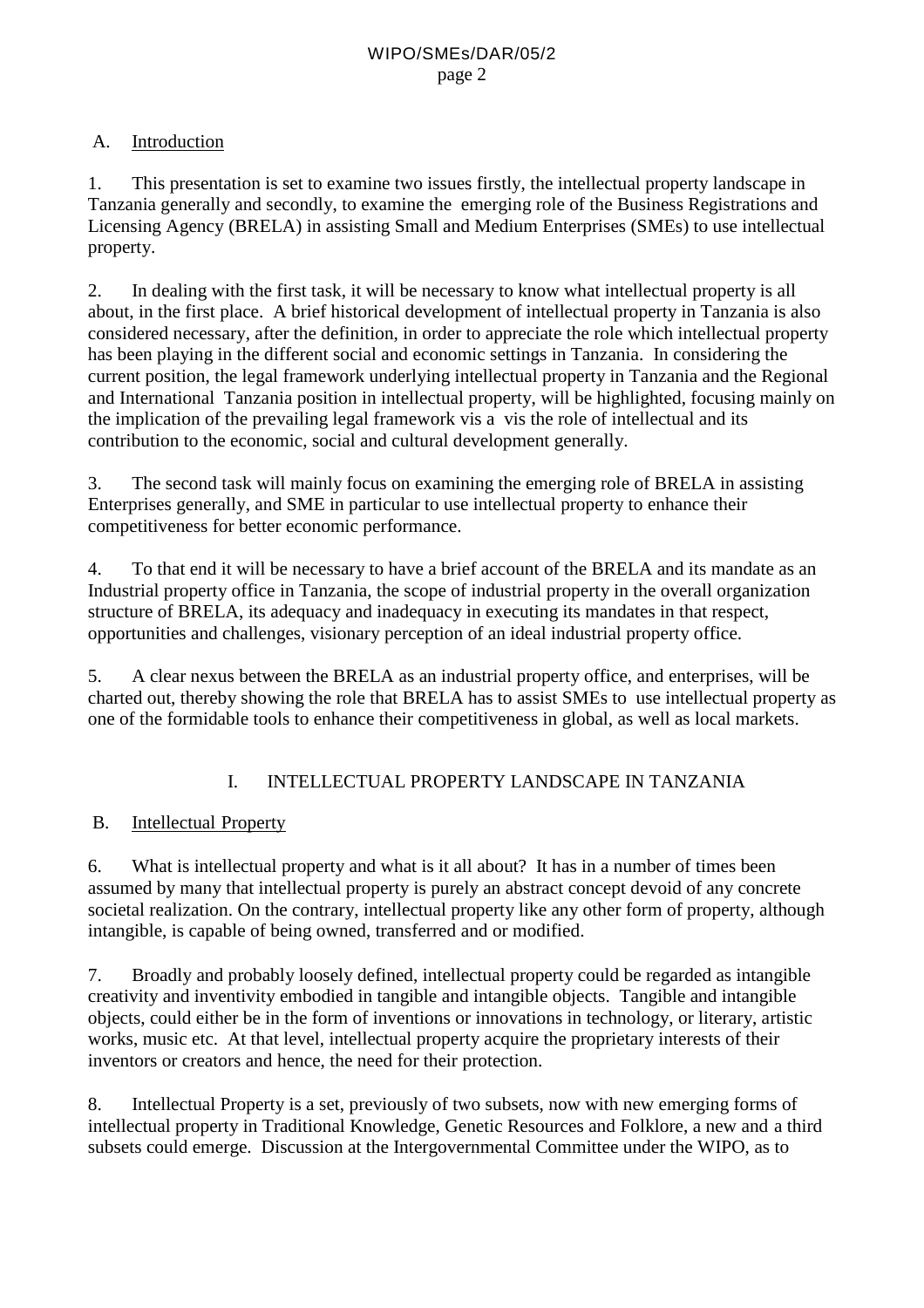#### WIPO/SMES/DAR/05/2 page 3

whether those new forms of intellectual property could be accorded similar status as conventional forms of Intellectual Property, is still going on and is yet to be decided.

- 9. The two subsets are:
	- Industrial property which deals with protection of the rights on technology inventions and innovation in the form of patent rights, ownership of products and services markets identifiers in the form of Trade and Service Marks, Rights of ownership …………. Value in certain products in the form of industrial designs and other forms like protection of undisclosed information, intergarated circuits topography, geographical indication of origin etc.
	- In the second subset that of copyright, deals with the protection of the rights of authorship of literary and artistic works, performances in music, drama cinematograph protection of databases, architectural drawings etc.

Briefly and in summary this is what constitutes intellectual property.

### C. Historical Background of Intellectual Property in Tanzania

10. As with the concept of intellectual property in general many Tanzanians, among the few who are aware of the existence of intellectual property, think that in Tanzania, intellectual property is a totally new concept very few among those who know that intellectual property in Tanzania came with the colonial administration, thus we see the introduction in 1924 through Chapter 218 of the Copyright Legislation and of Chapter 217 of the Patent Legislation and the introduction of Trade Marks in 1922. So the coming into then Tanganyika of the colonial administration with it came those aspects intellectual property.

11. The immediate post independent Tanganyika, did not have any significant change in the contents of the intellectual property legal system, although it is notable that the Copyright Ordinance Cap. 218 was repealed in 1966 by Copyright Act No. 61 of that year. In 1999 an altogether new Copyright Legislation was enacted. It is the current Copyright Legislation in force.

12. In 1986 the Trade Marks Ordinance of 1922 which was reapeled by Cap. 394 of 1958, was also reapealed by Act No. 12 of 1986, the notable changes in that the new Act, included the introduction of the extension of protection of marks to also cover service marks, previously only trade marks for products could be protected. It also removed the requirement that only trade marks which were registered in UK could be registered in Tanganyika. So the new Trade and Service Marks Legislation, gives the local Industrial Property Authority the mandate, to register all trade and service marks which meet the requirements as set out in the provisions of that legislation.

13. Similarly in 1987 a new Patents Act was enacted to repeal and replace the old Patents Ordinance Cap. 217. The specific features of the new Act include the independence of the Patent office to grant new patents instead of only registering UK granted patents which was the case before.

14. The Act also provides the necessary flexibility for Tanzania to join and participate in various Regional and International Treaties and Conventions in relation to Patents, it also has the feature to encourage transfer of technology and also a features on compulsory licensing of technologies when it is considered to be in the public interest, to grant such licences.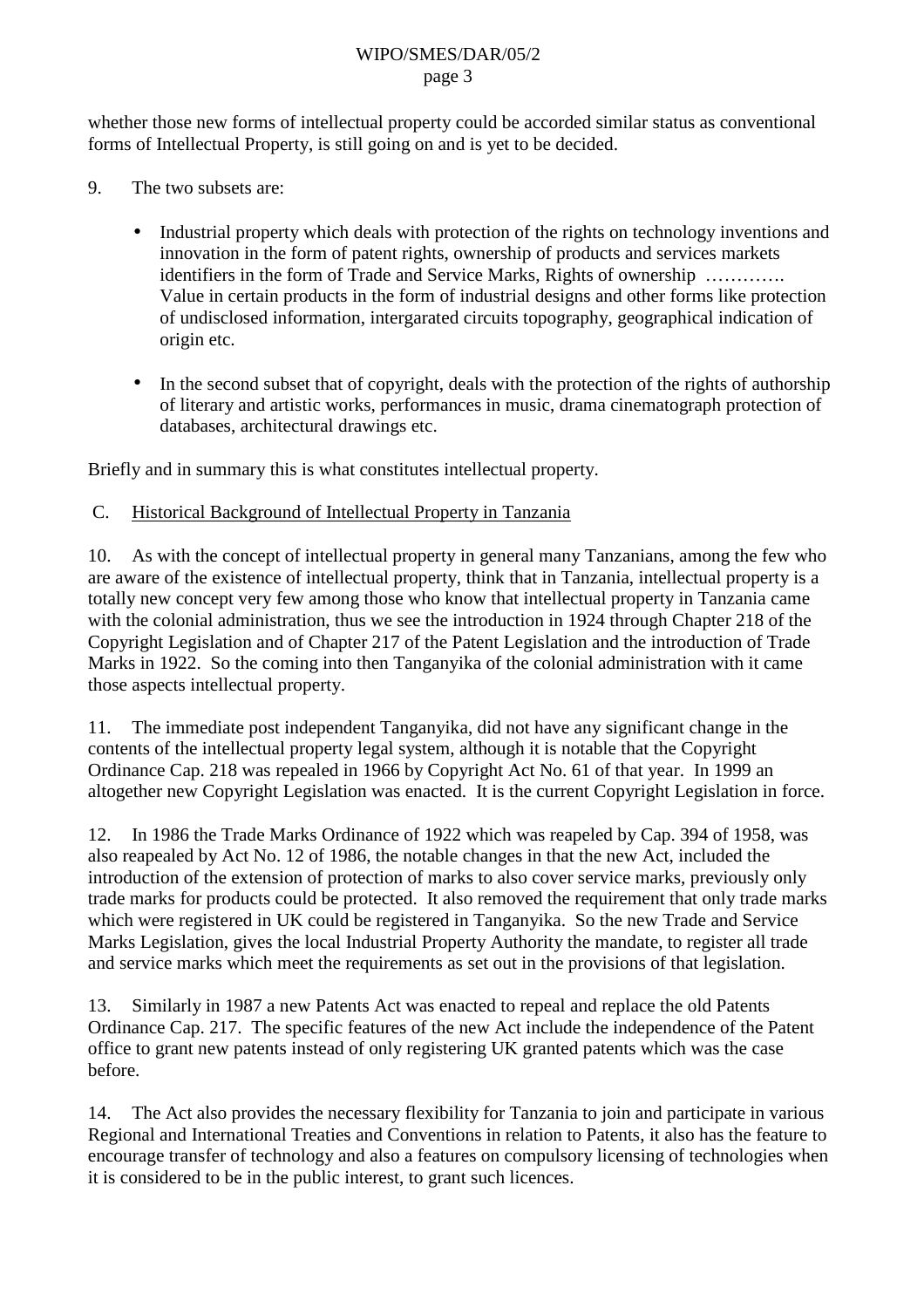15. It would be pertinent to note at this juncture that, intellectual property is a non – union matter within the context of Tanganyika and Zanzibar political Union, as such, each part of the union has it own intellectual property regime.

16. Internationally Tanzania is a member of the Paris and the Berne Conventions from 1963 and officially joined the World Intellectual Property Organsiation WIPO in 1983. Tanzania joined the Patent Cooperation Treaty (PCT) in 1999 and also in the same year became a member of the Nice Agreement on the International Classification Marks.

17. Tanzania is one of the founder members of the African Regional Intellectual Property Organisation (ARIPO) which is based in Harare, Zimbabwe, from 1976. In 1999, Tanzania joined two protocols administered by that organization namely, the Harare and Banjul Protocols, for respectively on Patents and Trade Marks.

18. Therefore it will clearly be seen, during the colonial administration, the forms of intellectual property then in existence, were mainly to protect the rights of the subjects who came and settled in the country and the national of the colonial power and of its allies. Intellectual property had little or no value to indigenous Tanzanians. This same position was maintained even after independence as indigenous Tanzanians did not have any objects of protection in the really intellectual property rights protection in the conventional sense. Indegenous Tanzanians did not have any patentable inventions or innovations, nor did they have trade marks to protect even in music, local composers knew nothing about the rights under copyrights. Intellectual Property then, was more or less an instrument of monopoly. There were infact some laws which were promulgated to inhibit innovative activities among the indigenous Tanzanians.

19. It is however now different due to rapid technological developments and rapid globalisation process, co-operation among nations in all spheres of development including in intellectual property, becomes inevitable. International and Regional co-operation, to attempt the forging and harmonise intellectual property rights protection regimes among nations, have been made through various International and Regional Co-operation. The World Intellectual Property Organisation (WIPO) and the World Trade Organsiation (WTO) as intellectual property norm setters have been the driving force behind these efforts . There have been some achievements although the asymmetrical reality of the developed, developing and least developed countries, had made that task to be complex.

20. Alternatives to redefine intellectual property, have been introduced and vigorously pursued in some cases, to instill some relevance into some nations, which due to their levels of development intellectual property as it is, in its conventional sense, is not only irrelevant but also oppressive. The case of Intellectual Property Protection and issues of public health is one examples on this point.

21. The new WIPO perspective of looking at Intellectual Property as a progressive tool if carefully integrated into the national economic, social and cultural policies of developing and least developed countries, could bring about economic, social and cultural developments.

22. Indeed the above strategy was adopted in some jurisdictions and has proved to be workable and resulted in wealth creation for the people in those countries (India, China and Korea) could be some examples to illustrate this point.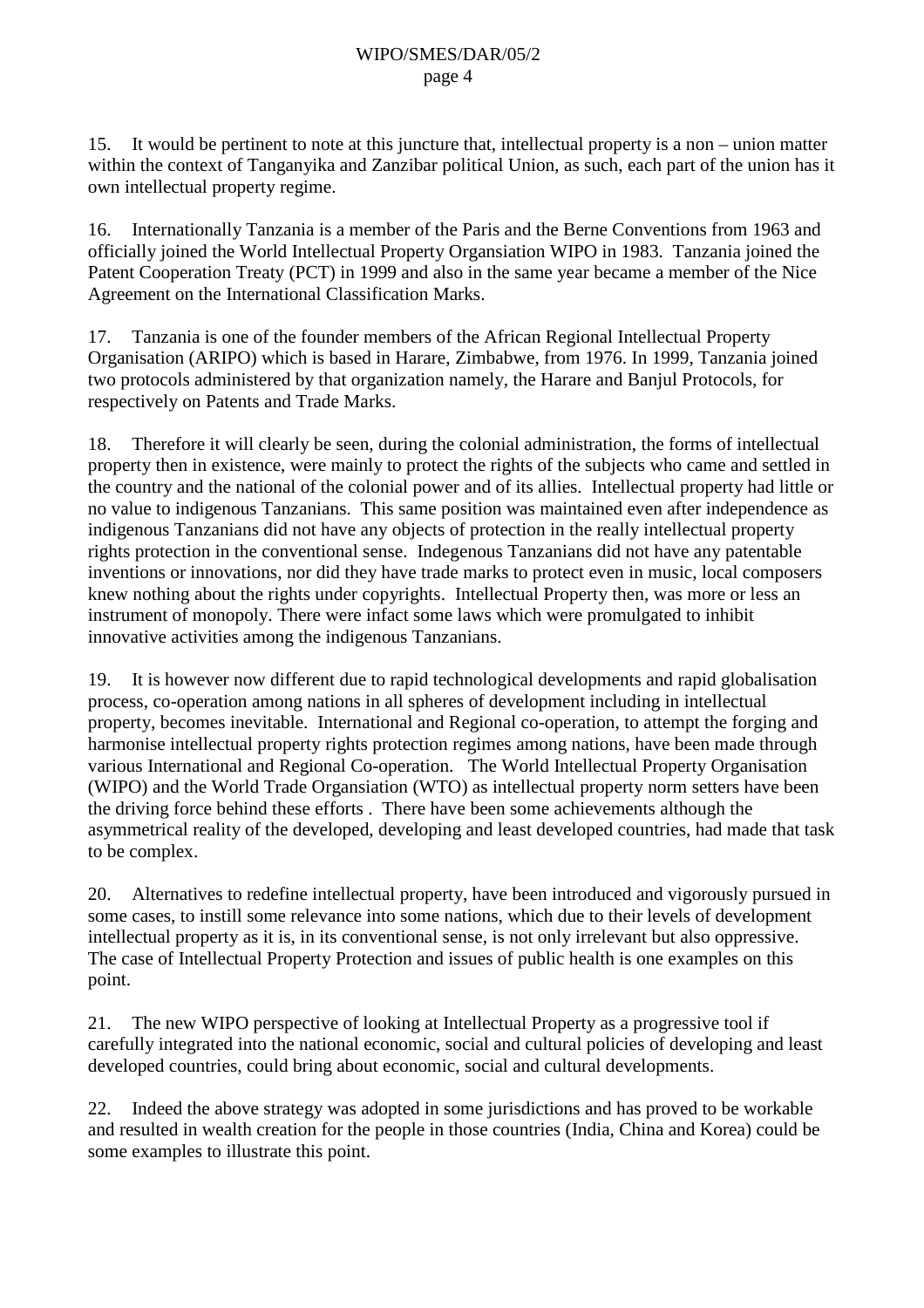#### WIPO/SMES/DAR/05/2 page 5

23. So Intellectual Property from that perspective, could be seen to be a useful tool for economic, social and cultural development.

## II. THE EMERGING ROLE OF BRELA IN ASSISTING SMES TO USE INTELLECTUAL **PROPERTY**

24. The Business Registrations and Licensing Agency (BRELA) is an Executive Agency established under the Executive Agencies Act No. 30 of 1997.

25. Apart from the role of the BRELA to provide formalisation of enterprises including Small and Medium (SMEs), the other role which in effect is an emerging one is to assist the enterprises including SMEs to use intellectual property for purposes of increasing their productivity and enhancing competitiveness in the global as well as local markets for their products.

26. BRELA is responsible for the Administration of Industrial Property laws in Tanzania. It administers the Patents Act No. 1 of 1987 and Trade and Service Marks Act No. 12 of 1986.

27. In its organizational structure, BRELA has an intellectual property division, which is headed by a Deputy Registrar. The main activities of this division is to administer the current Trade and Service Marks and Patent Acts. Through the Registration process of Trade and Service Marks, and through the grant of Patents. BRELA collects industrial property information including patent documents processes it stores it and disseminates to users of that information. This activity is not very active mainly to due to lack information from the demand side. Not many would be users of this information have the knowledge of its availability to BRELA or elsewhere.

28. BRELA also does not effectively perform this the function due to fact that it has a number of gaps. Being unable to cover the full range of industrial property products being the major problem. So far BRELA is active only in Trade and Service Marks and Patents.

29. Undercapacity is yet another handcap, there is a need to undertake capacity building to make optimum use of its potential. Training of personnel and properly equipping the division, could to a great extend improve the efficiency of the division and enable it perform its duties effectively.

30. Poor exposure to international best practices is another problem. BRELA finances its wage bill and other charges, its budget cannot enable it to adequately, finance its staff to participate in international and regional fora which could help its personnel to appreciate and where possible copy the best practices and be able to apply the same in their service delivery duties.

31. In brief BRELA does not adequately discharge its intellectual property mandate to the level of an ideal industrial property office.

32. An ideal industrial property office to effectively carryout that role can be summarized in the following quotation from a WIPO publication:

33. "……………. Patent offices in today's context and that of the future, have an important information function; they have to keep enterprises, industries and industry association appraised and informed about existing rights and new development ……… The information about publication of each patent document could be the basis for new technical development by other inventors" (Shahid Alikhan soci-economic Benefits of intellectual property protection in developing countries WIPO publication 2000)